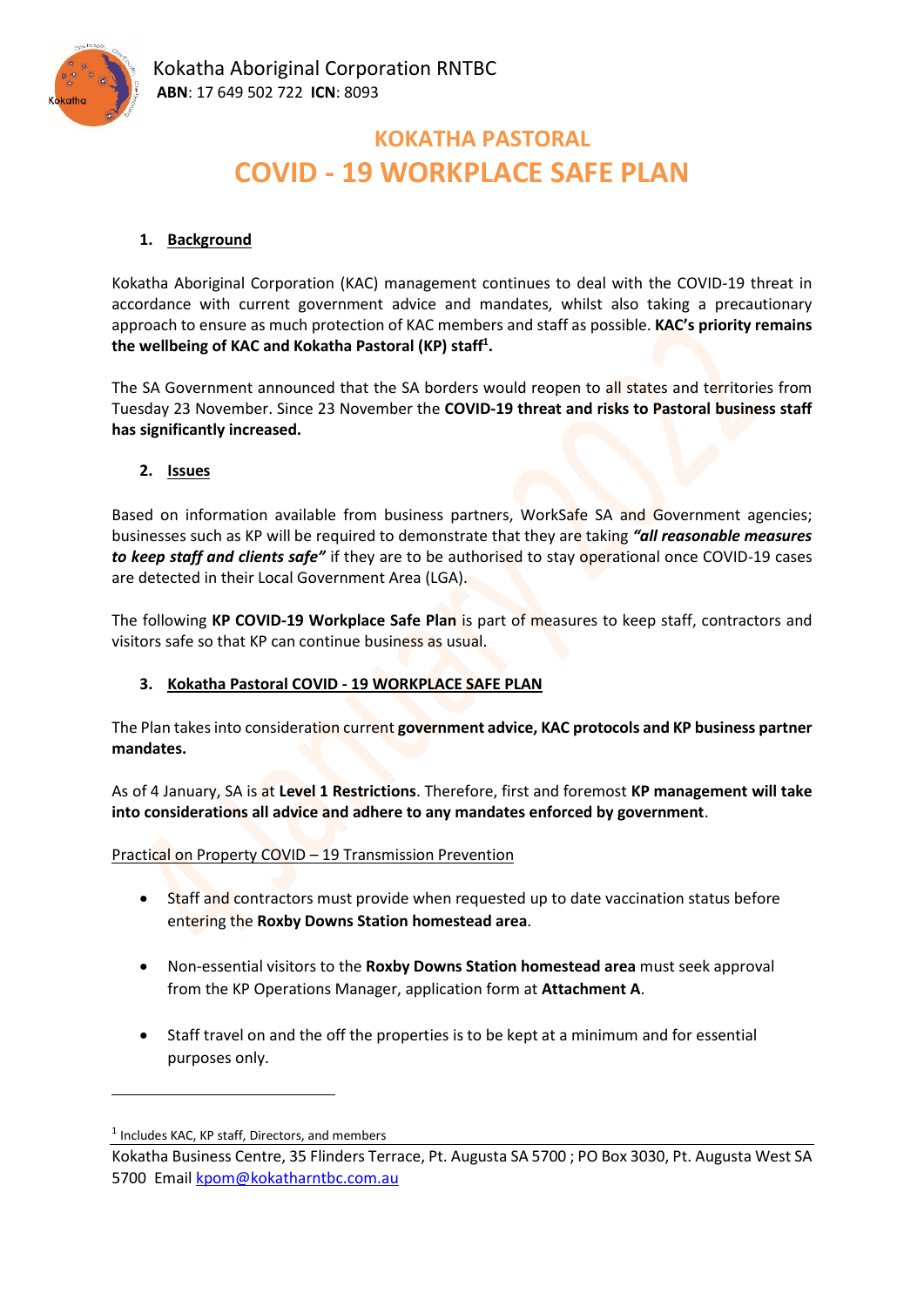

- The *click and collect* option for purchasing food and groceries be used by staff when practical.
- When practical KAC staff in Port Augusta as well as freight companies must be utilised to provide contactless delivery of goods.
- Travel to the station by KP Operations Manager and KAC staff must be pre- approved by the KAC CEO on a case-by-case basis.
- As requested by the KP Operational Manager, staff, contractors and visitors must undergo a COVID-19 test and be deemed negative before entering the **Roxby Downs Station homestead area**.
- **All government advice** in relation to social distancing, mask wearing, close contact, isolation and testing etc **must be followed at all times**.

# Practical on Property COVID – 19 Suspected or Confirmed Cases

- KP or employers must notify a case of COVID-19 to SafeWork SA, if the case can be reliably attributed to a workplace exposure. [\(notifications.safework@sa.gov.au.](mailto:notifications.safework@sa.gov.au) Alternatively, call SafeWork on 1300 365 255).
- If you reasonably suspect someone could have the virus, or has been exposed, this creates a health risk, and will need to **follow the steps listed in Attachment B, SA Health – Managing Suspected or Confirmed Cases document.**
- Staff and contractors **who have symptoms and or tested positive to COVID-19 via either a RAT or PCR test must isolate and notify their supervisor/employer immediately.**
- **When isolating with the Roxby Downs Station homestead** area, the following rules apply:
	- ✓ You must **stay isolated until your public health authority advises** you are safe to leave.
	- $\checkmark$  Must not leave except in an emergency or to get essential medical care. (hospital).
	- Must not go into places including workshop or other people accommodation.
	- ✓ If **you share your accommodation with others**, you should limit your contact with them. Do this by staying alone in your own room, using a different bathroom, if possible avoiding shared areas.
	- $\checkmark$  Must not let any other person into your accommodation unless the person,
		- Lives with you and cannot live somewhere else
		- Is providing medical care for you
		- Is entering for an emergency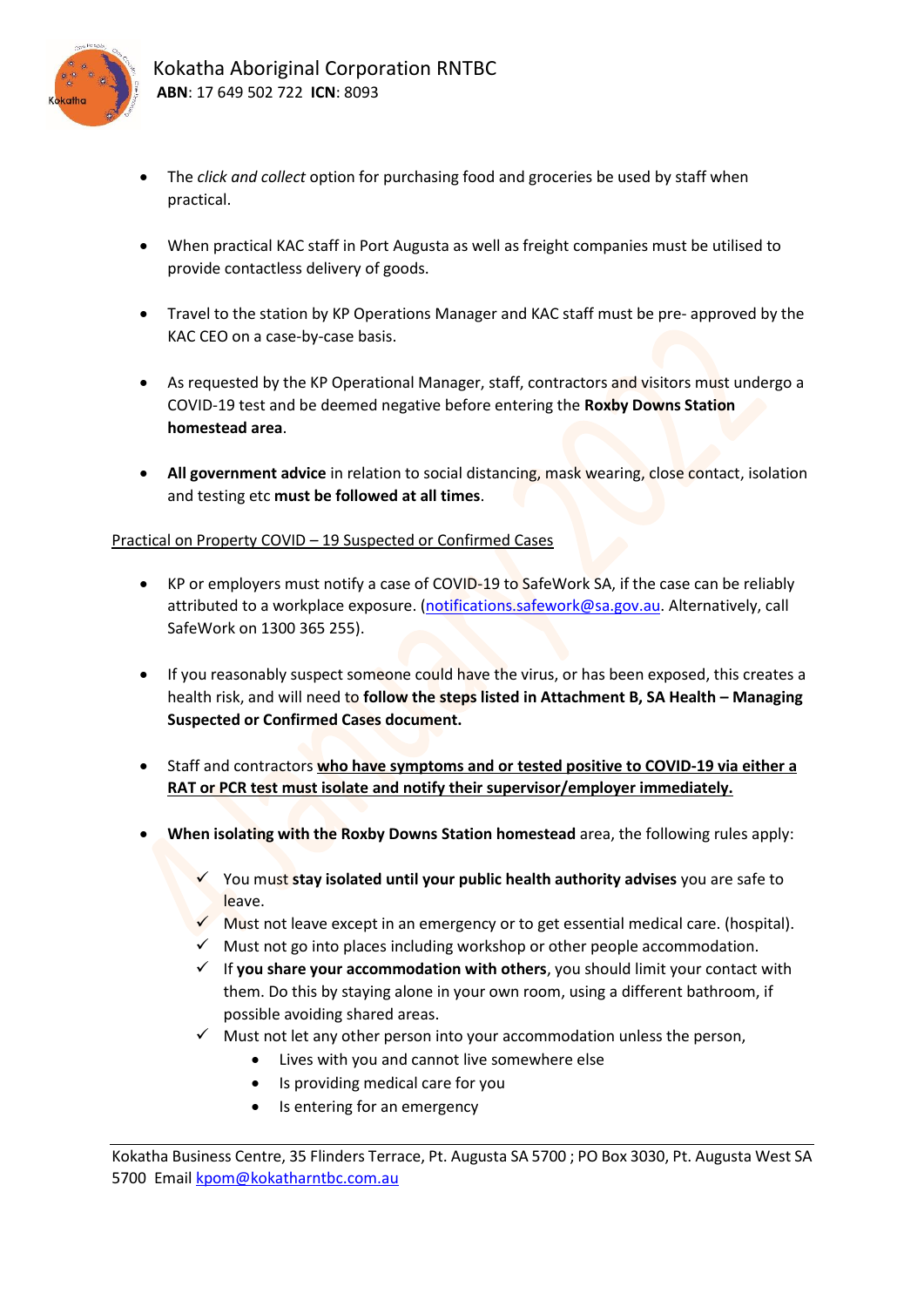

# **Attachment A**

# Kokatha Pastoral COVID - 19 SAFE PLAN - Visitor Application Form

|                                                                                   | Date |
|-----------------------------------------------------------------------------------|------|
|                                                                                   | Date |
|                                                                                   |      |
|                                                                                   |      |
|                                                                                   |      |
|                                                                                   |      |
| Reason for and duration of visit (include proposed date of arrival and departure) |      |
|                                                                                   |      |

**Attach evidence of your current COVID-19 Vaccination Status. NO STATUS NO ENTRY**

NOTE WELL visitors are required to provide their own food, provisions and be self-sustainable.

\_\_\_\_\_\_\_\_\_\_\_\_\_\_\_\_\_\_\_\_\_\_\_\_\_\_\_\_\_\_\_\_\_\_\_\_\_\_\_\_\_\_\_\_\_\_\_\_\_\_\_\_\_\_\_\_\_\_\_\_\_\_\_\_\_\_\_\_\_\_\_\_\_\_\_\_\_\_\_\_\_\_ \_\_\_\_\_\_\_\_\_\_\_\_\_\_\_\_\_\_\_\_\_\_\_\_\_\_\_\_\_\_\_\_\_\_\_\_\_\_\_\_\_\_\_\_\_\_\_\_\_\_\_\_\_\_\_\_\_\_\_\_\_\_\_\_\_\_\_\_\_\_\_\_\_\_\_\_\_\_\_\_\_

Visitors must practice KAC, State and Commonwealth government COVID-19 mandates and protocols.

Kokatha Pastoral prohibits visitors to the stations who fit any of the following criteria:

- Are infected with COVID-19
- Believe they may be infected with COVID-19 or feeling unwell
- Believe they have been exposed to COVID-19 within last 7 days
- Travelled internationally or visited a hot spot within the last 7 days
- Been deemed by health authorities to be a close contact of an active COVID case

I do not fit any of the above criteria - Signature

#### **Approved / Not Approved** Approved visitors must notify KP 48 hours prior to arrival.

Operations Manager Signature \_\_\_\_\_\_\_\_\_\_\_\_\_\_\_\_\_\_\_\_\_\_\_\_\_\_\_Date\_\_\_\_\_\_\_\_\_\_\_\_\_\_\_\_\_\_\_\_\_\_\_

Operations Manager contact details: [kpom@kokatharntbc.com.au](mailto:kpom@kokatharntbc.com.au) 0428 580 060

Kokatha Business Centre, 35 Flinders Terrace, Pt. Augusta SA 5700 ; PO Box 3030, Pt. Augusta West SA 5700 Email [kpom@kokatharntbc.com.au](mailto:kpom@kokatharntbc.com.au)